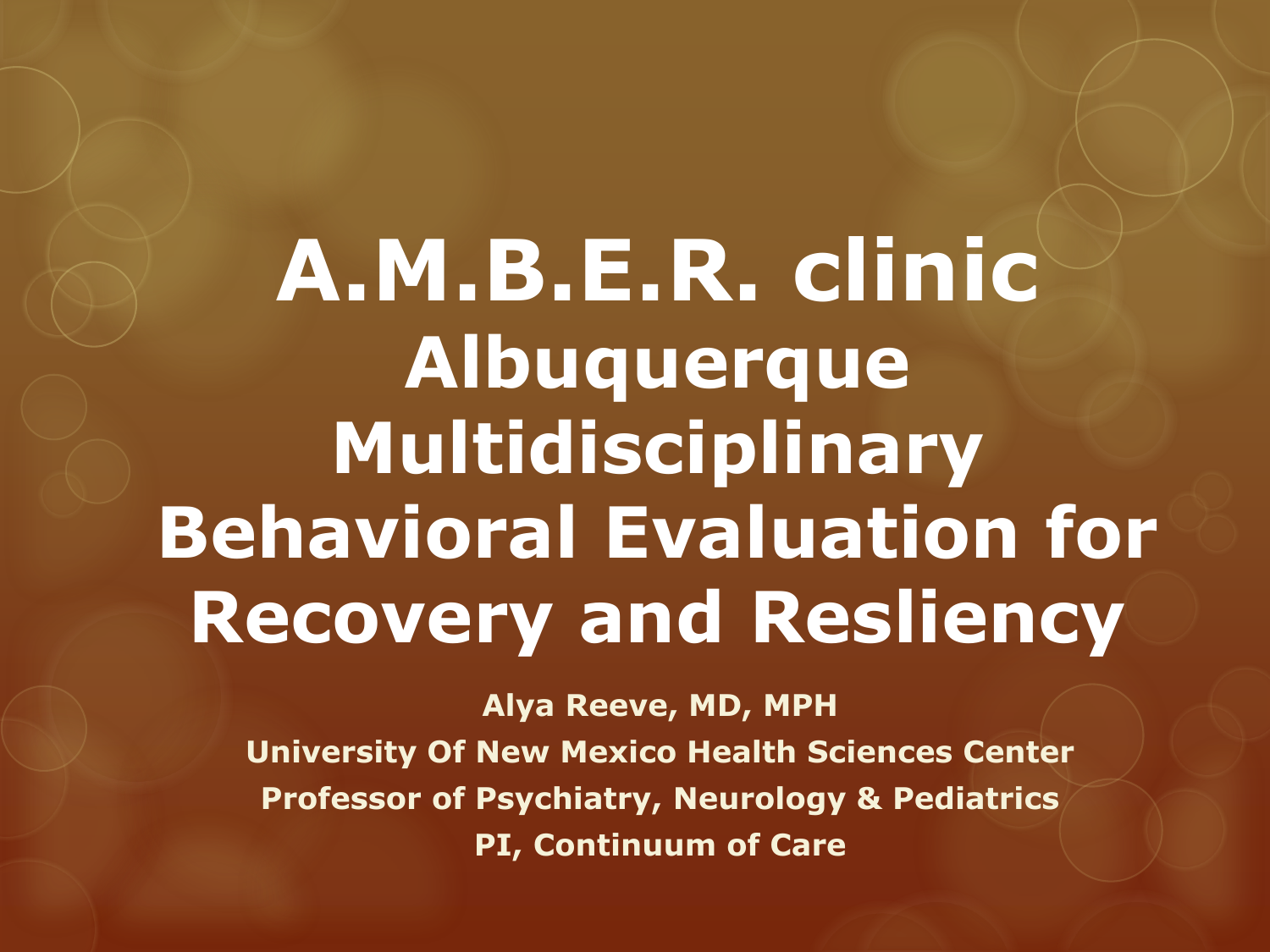#### **Date: 8-14-2012**

#### **"Diagnosing Mental Illness"**

**In people who were excluded Assessment techniques DM-ID OSF-36 and other scales**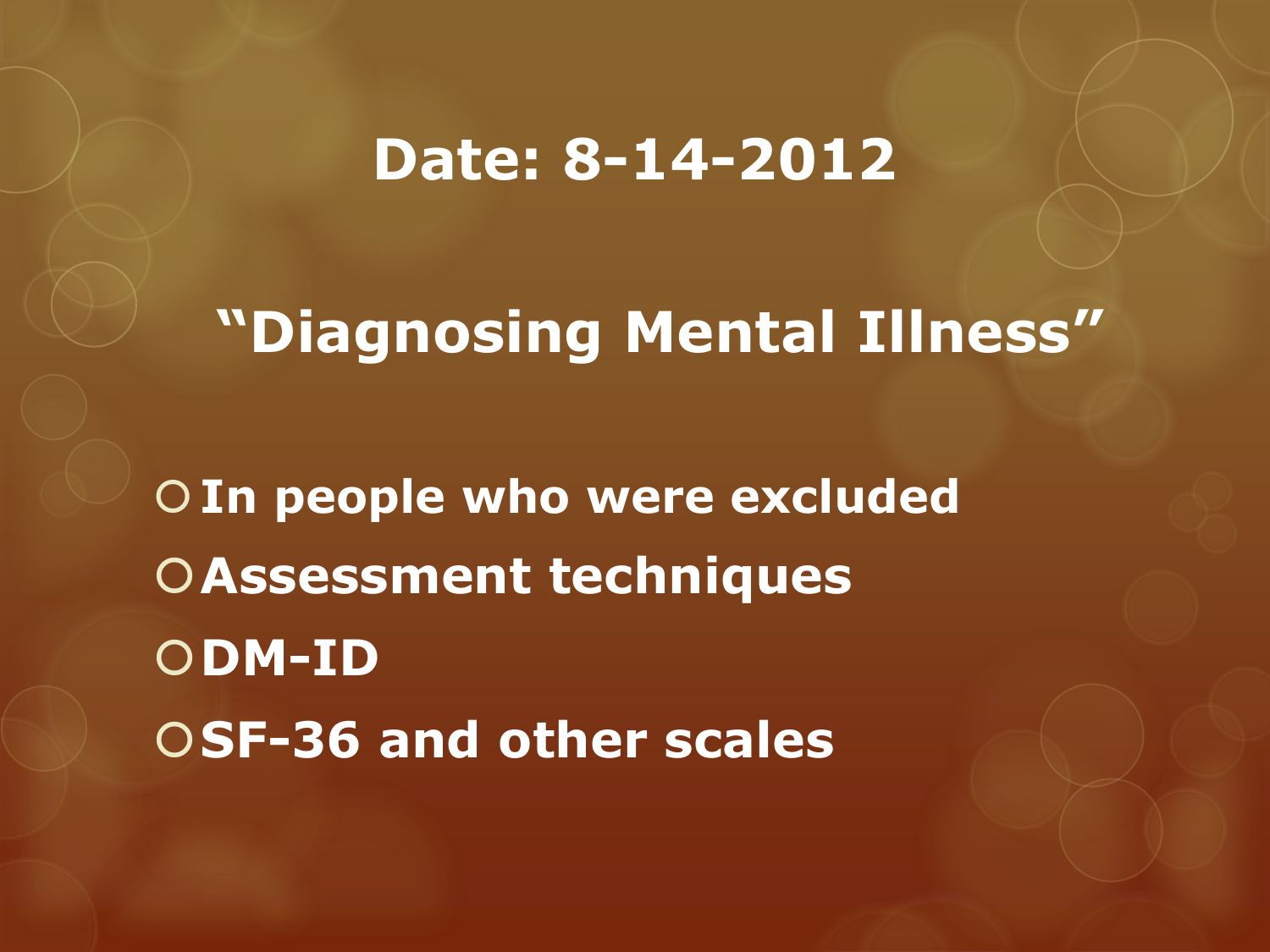#### **Mental Health**

- **World Health Organization:** 
	- **a state of well-being in which the individual realizes his or her own abilities,**
	- **can cope with the normal stresses of life,**
	- **can work productively and fruitfully, and**
	- **is able to make a contribution to his or her community**
- **Also: expression of emotions; successful adaptation to a range of demands.**
- **Global Mental Health: area of study, research and practice that places a pirority on improving mental health and achieving equity in mental health for all people worldwide.**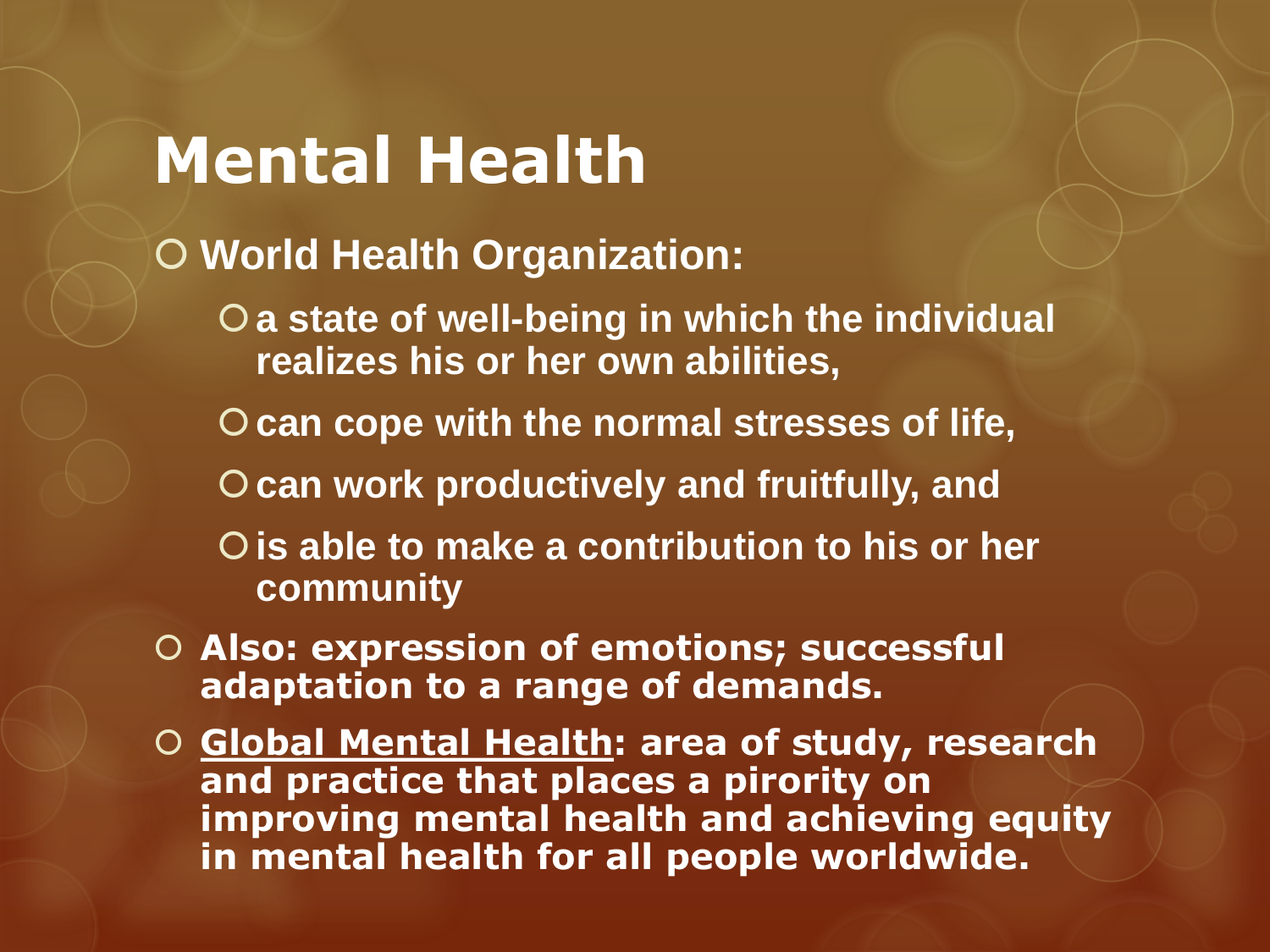#### **Background**

 **Mid-19th century: William Sweetzer: "mental hygiene"** 

- **Dorothea Dix (1802-1887): mental hygiene movement to protect people suffering mental illness; resulted in more people sent to facilities that ended up overwhelmed.**
- **First outpatient mental health clinic in USA opened early 20th c.**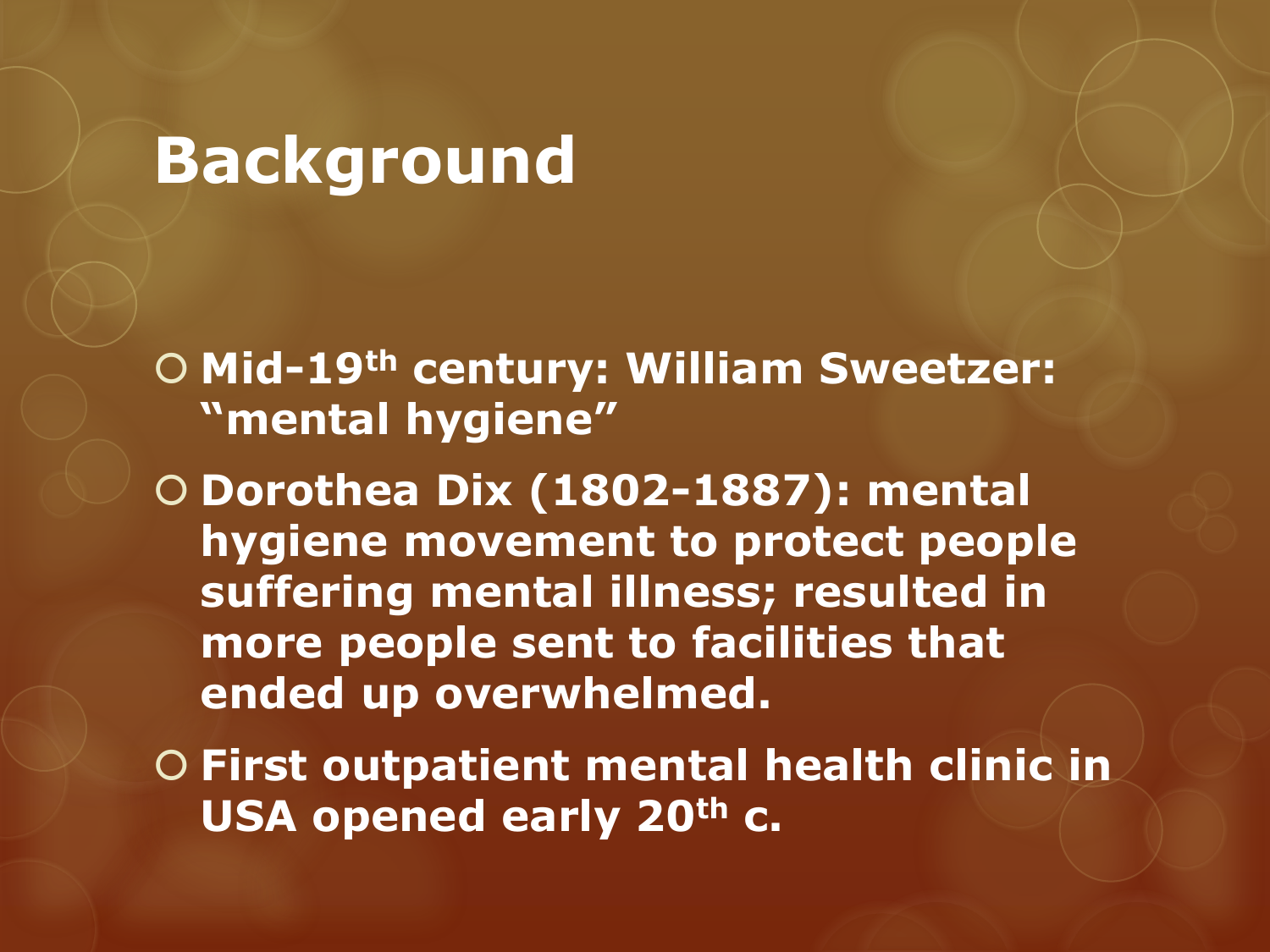#### **Mental Illness**

 **Disease or disorder of the brain or psyche producing symptoms of organic or non-organic origin (disordered thinking, feeling, or behavior) and needing diagnosis and treatment when it is severe enough. (Ayd, 1995)**

 **A psychological pattern, potentially reflected in behavior, that is generally associated with distress or disability. (Wikipedia, download 8-10-12)**

 **Dichotomous versus continuous spectrum: health illness/disorder**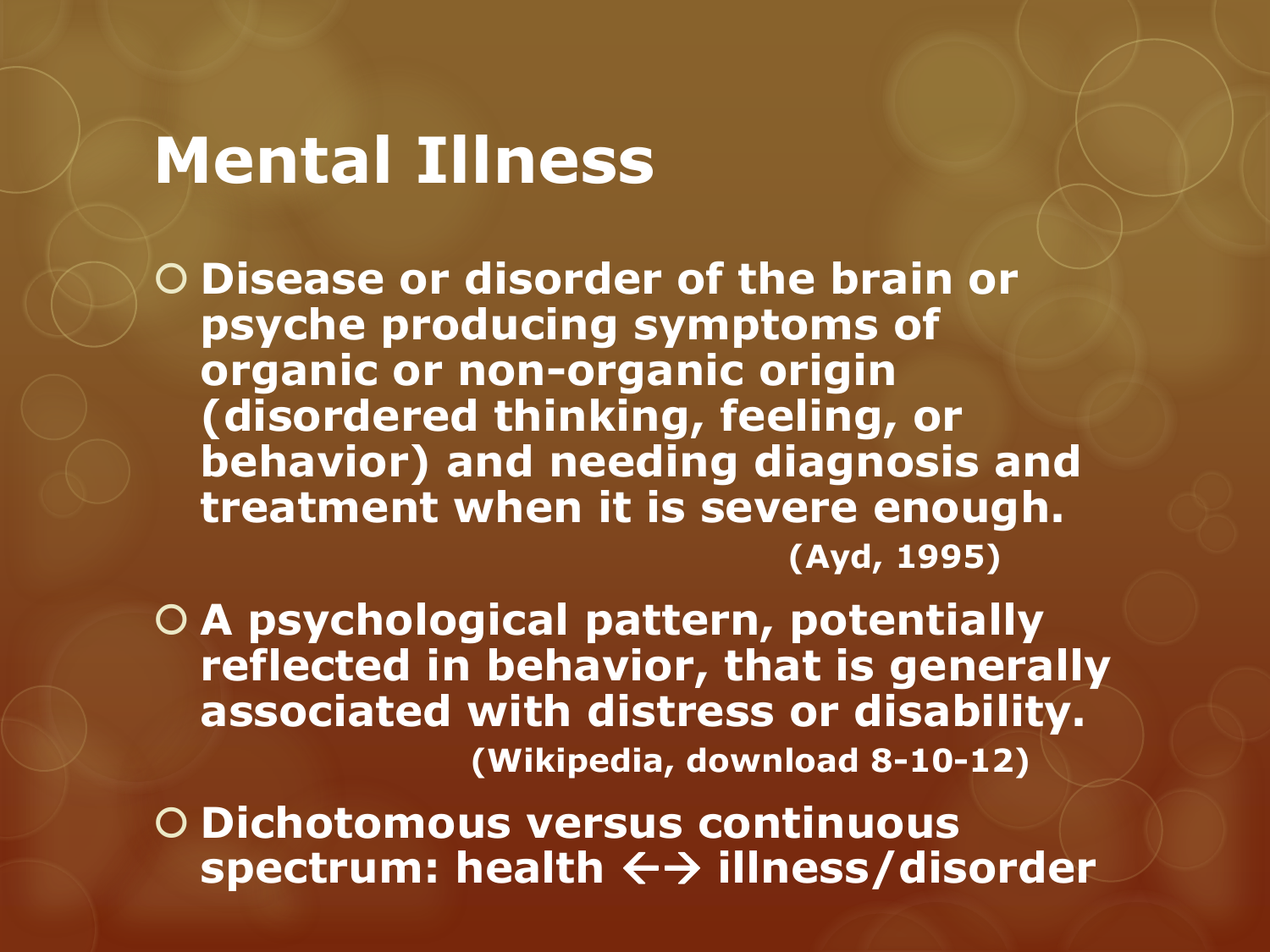#### **Classification Systems**

- **International Classification of Diseases (ICD-10)**
- **Diagnostic and Statistical Manual of Mental Disorders (DSM-IV TR) (DM-ID)**
- **Vernacular, cultural**
- **Purpose:**
	- **Communication**
	- **Treatment**
	- **Outcomes**
	- **Labeling, distancing**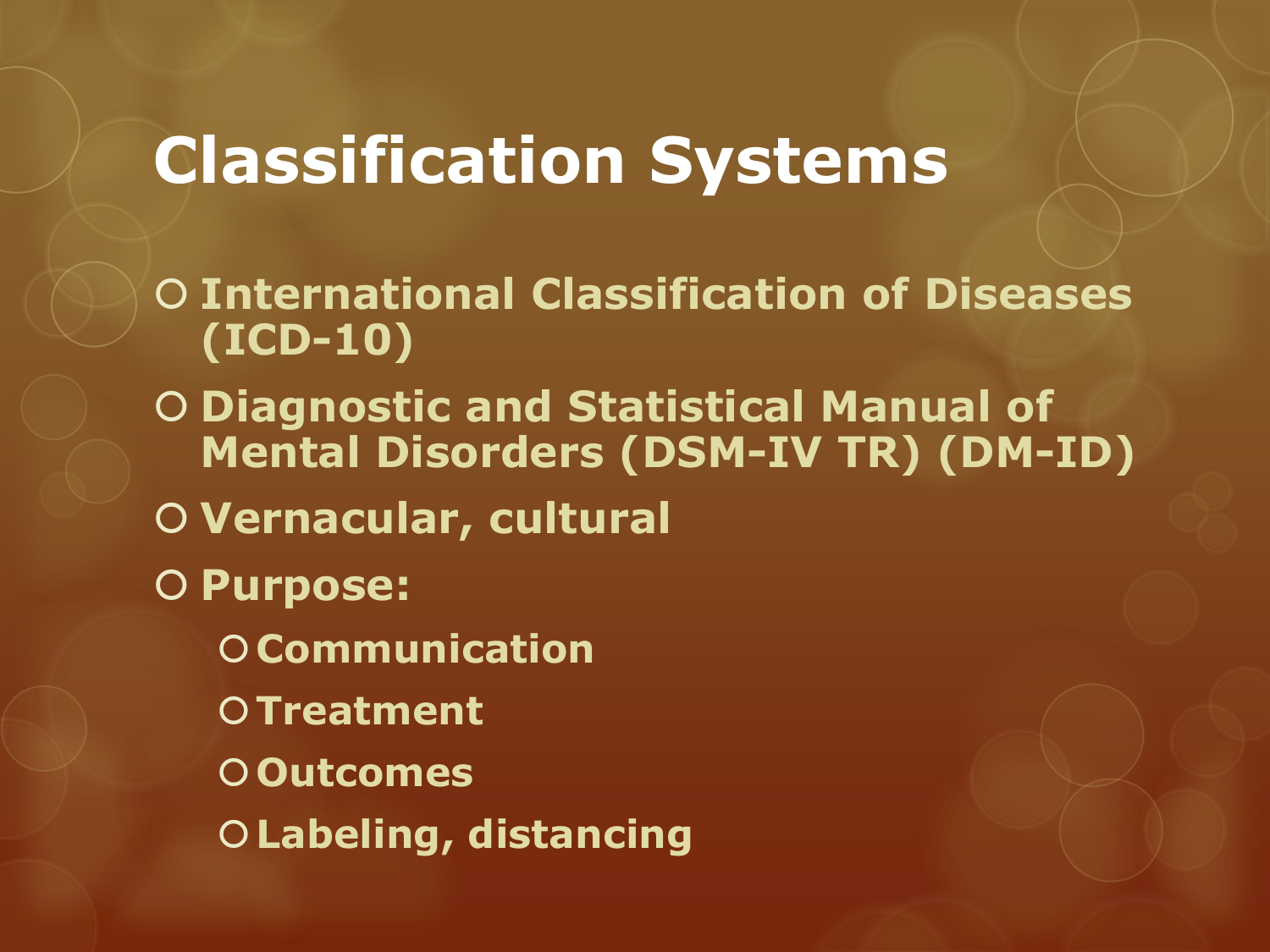#### **Exclusions**

**Intellectual Disability Brain Injury Developmental period (xpt childhood d/o) O Known Medical Condition, e.g. Endocrine (thyroid, DM) Dementia Medication/toxic effect, e.g. Drugs of abuse OSolvents**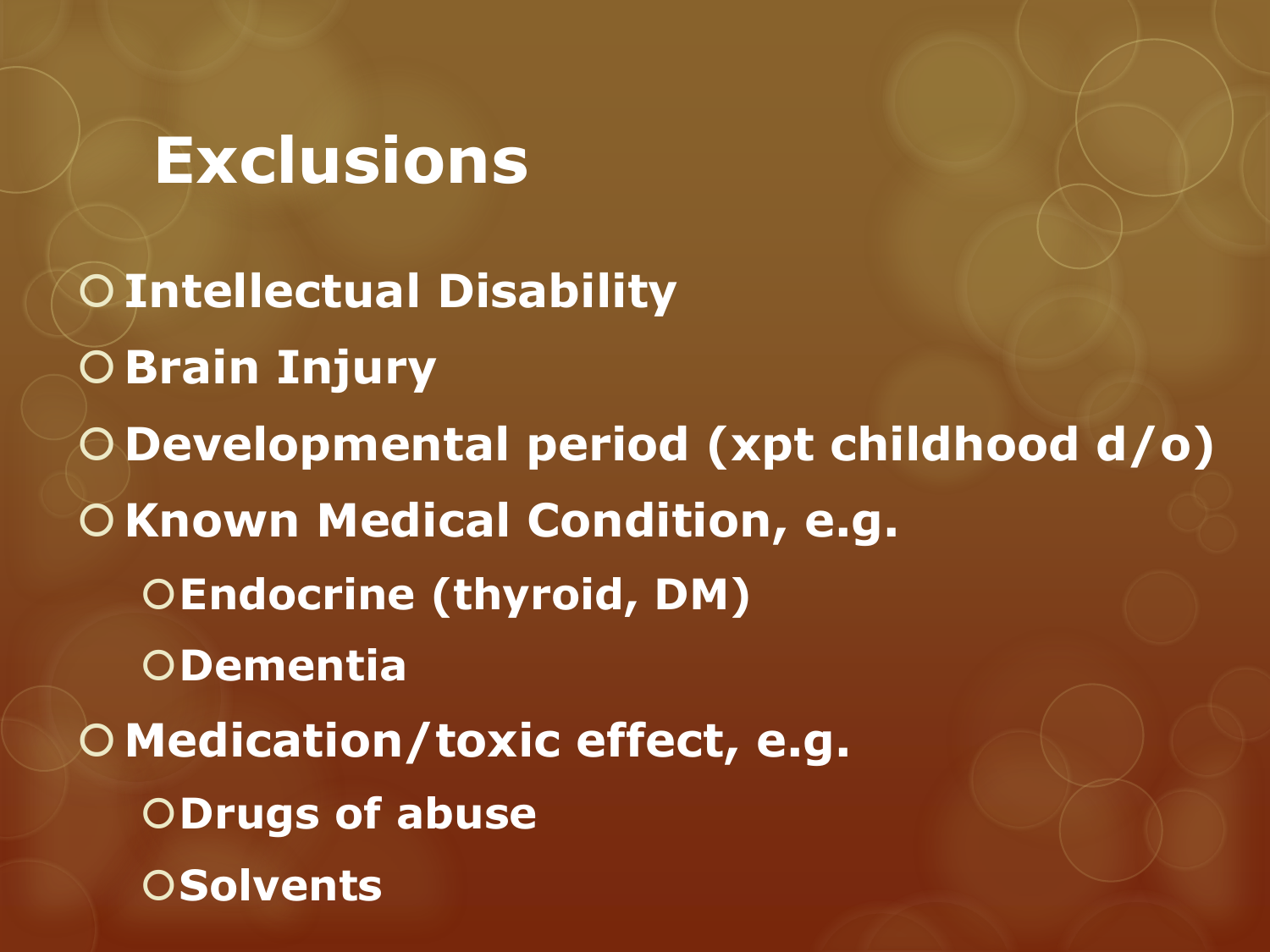# **Challenge of EBP**

**Conceptually, should stick to protocol Diagnostic criteria should have validity, reproducibility, onset, duration, symptom clusters, inclusion/exclusion, mitigating factors When do not meet letter of criteria – why adapt? Mental illness happens co-morbidly OTreatments are available**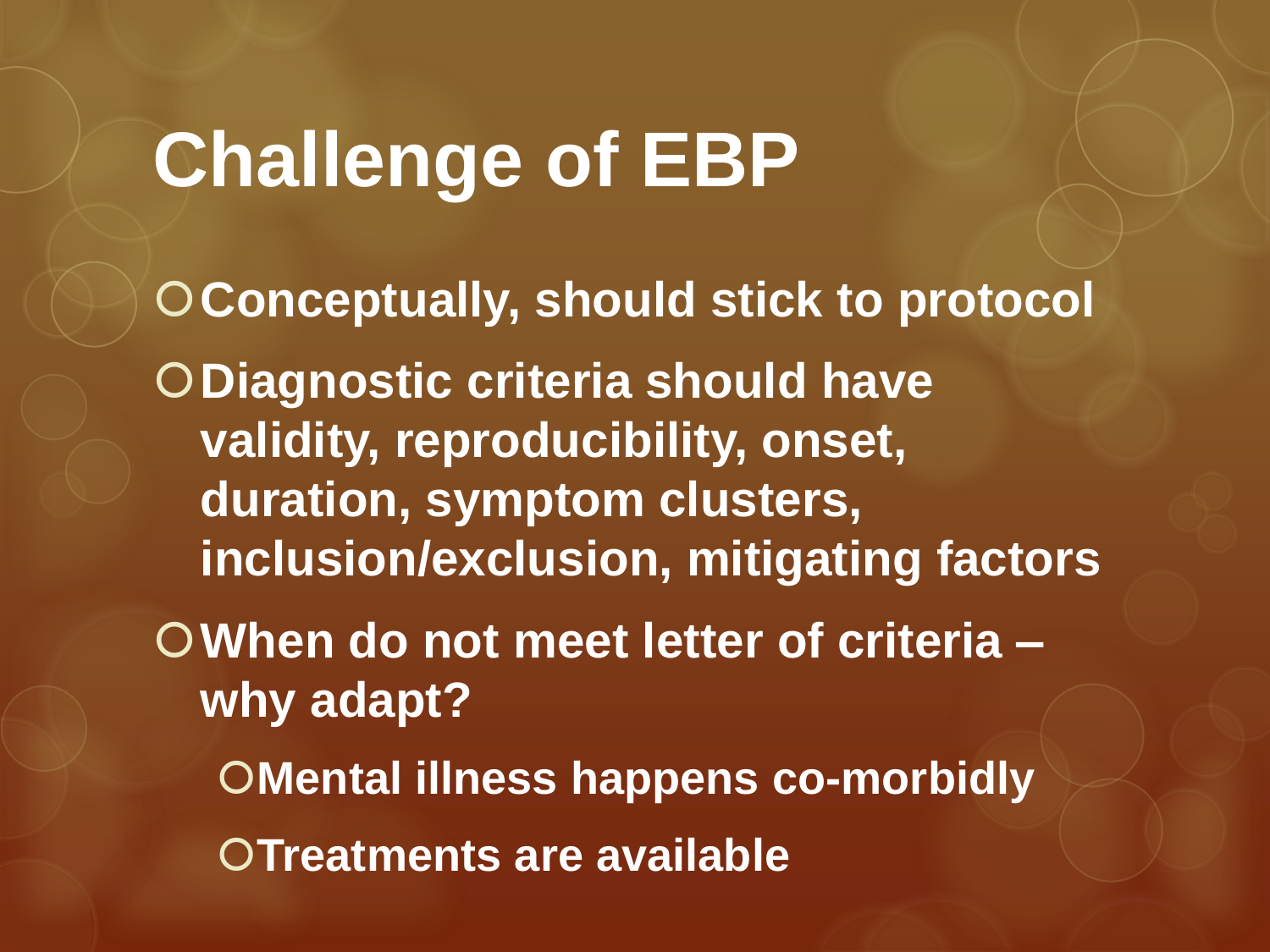# **Adaptation**

**O Review criteria Describe and notate symptoms of concern O Meet severity and duration Identify markers of improvement**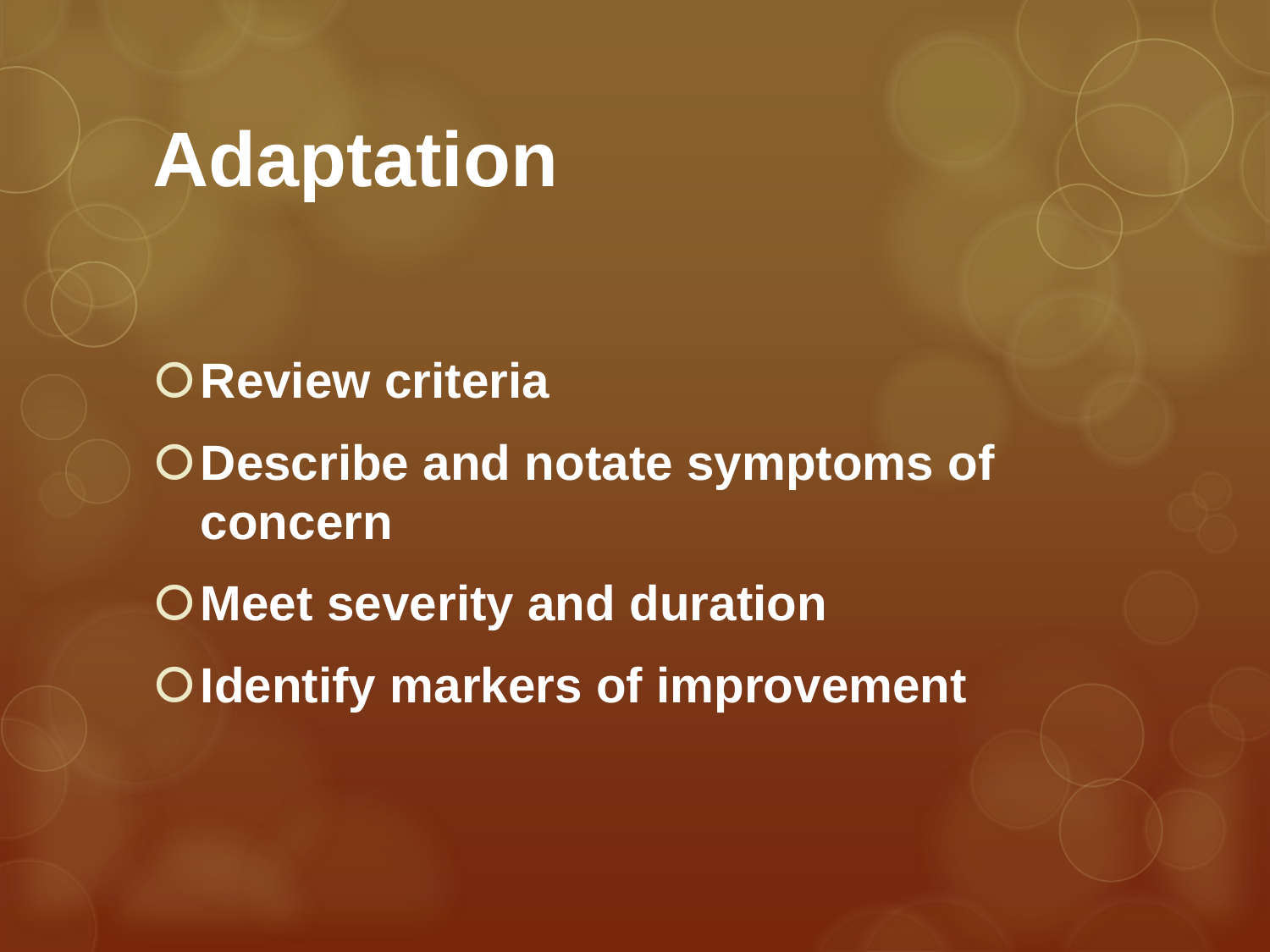# **Change from baseline**

**After brain injury OPersonality O Sensation: kinesthetic processing problems; Cognition Mood / affect lability Sleep**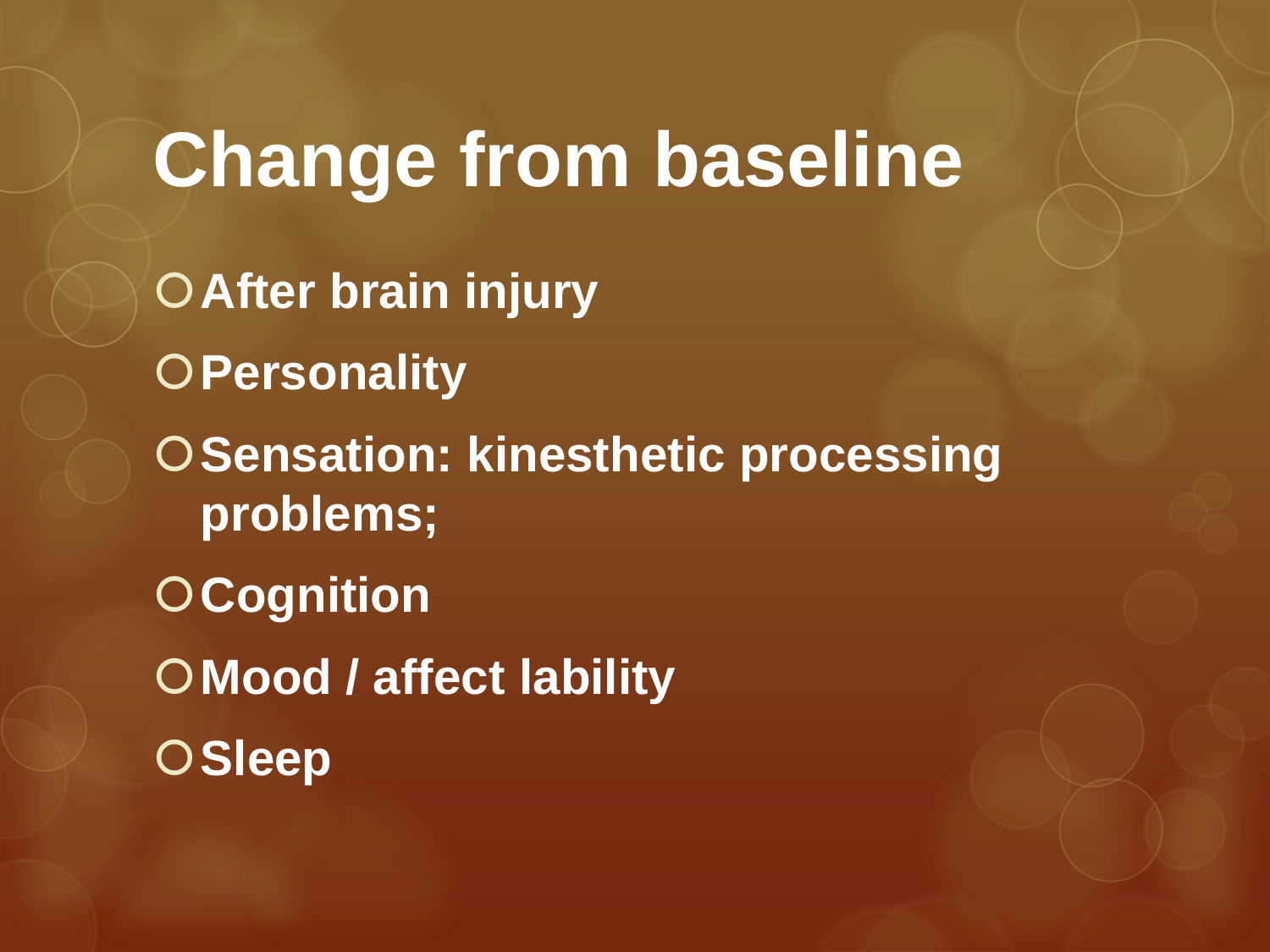## **Assessment**

**Observations Flexibility in following interview Quality of responses Movement in waiting area, hallway, exam room; gross motor and fine motor Patient self report Practice making a record Pin to dates/seasons O Second reporter information Written, oral**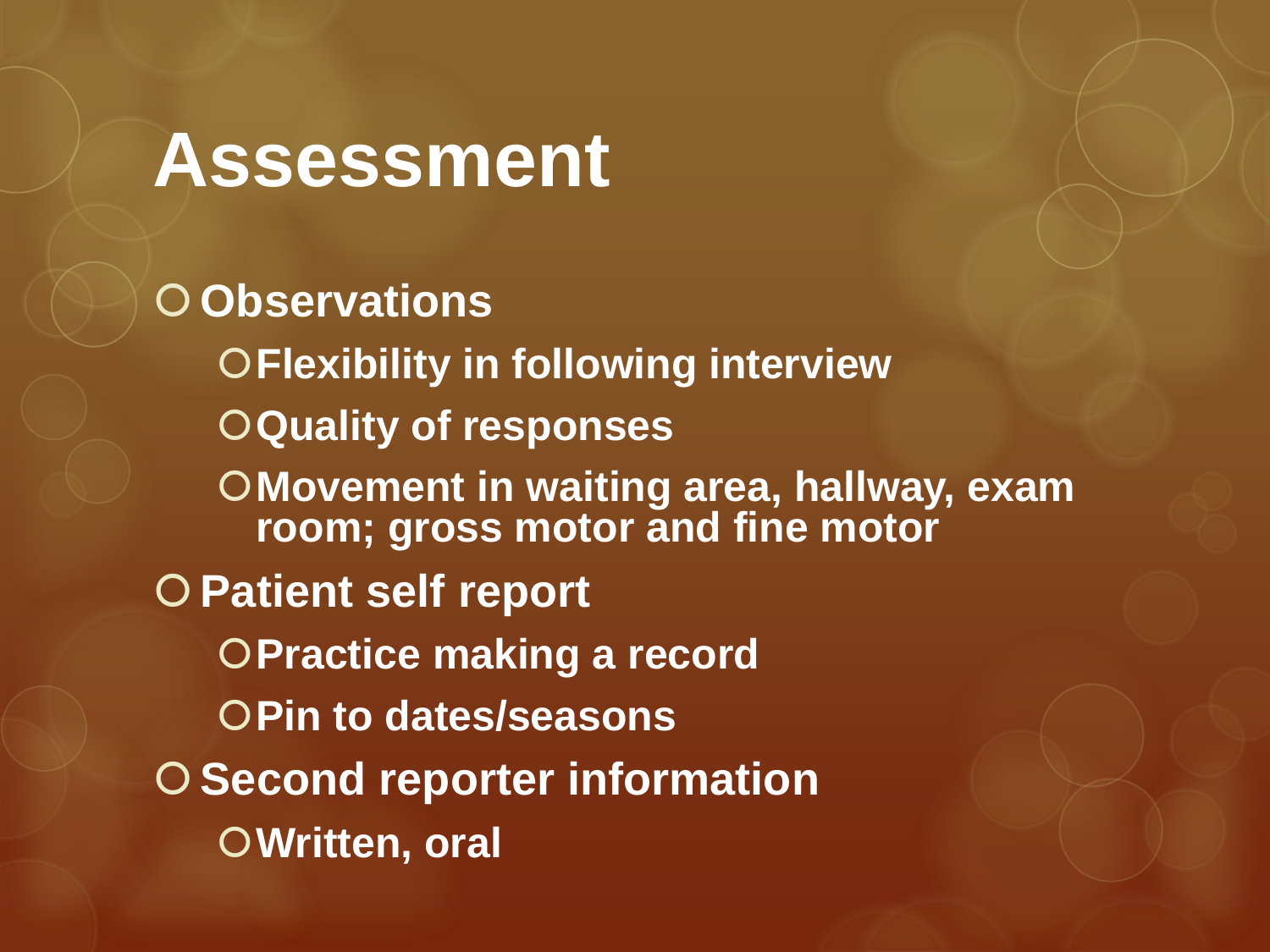# **Measurement**

**Activities of daily living Energy, initiation, maintenance Organization General health: SF-36** 

**[http://www.rand.org/health/surveys\\_tools/mos/mos\\_core\\_36item\\_survey.html](http://www.rand.org/health/surveys_tools/mos/mos_core_36item_survey.html)**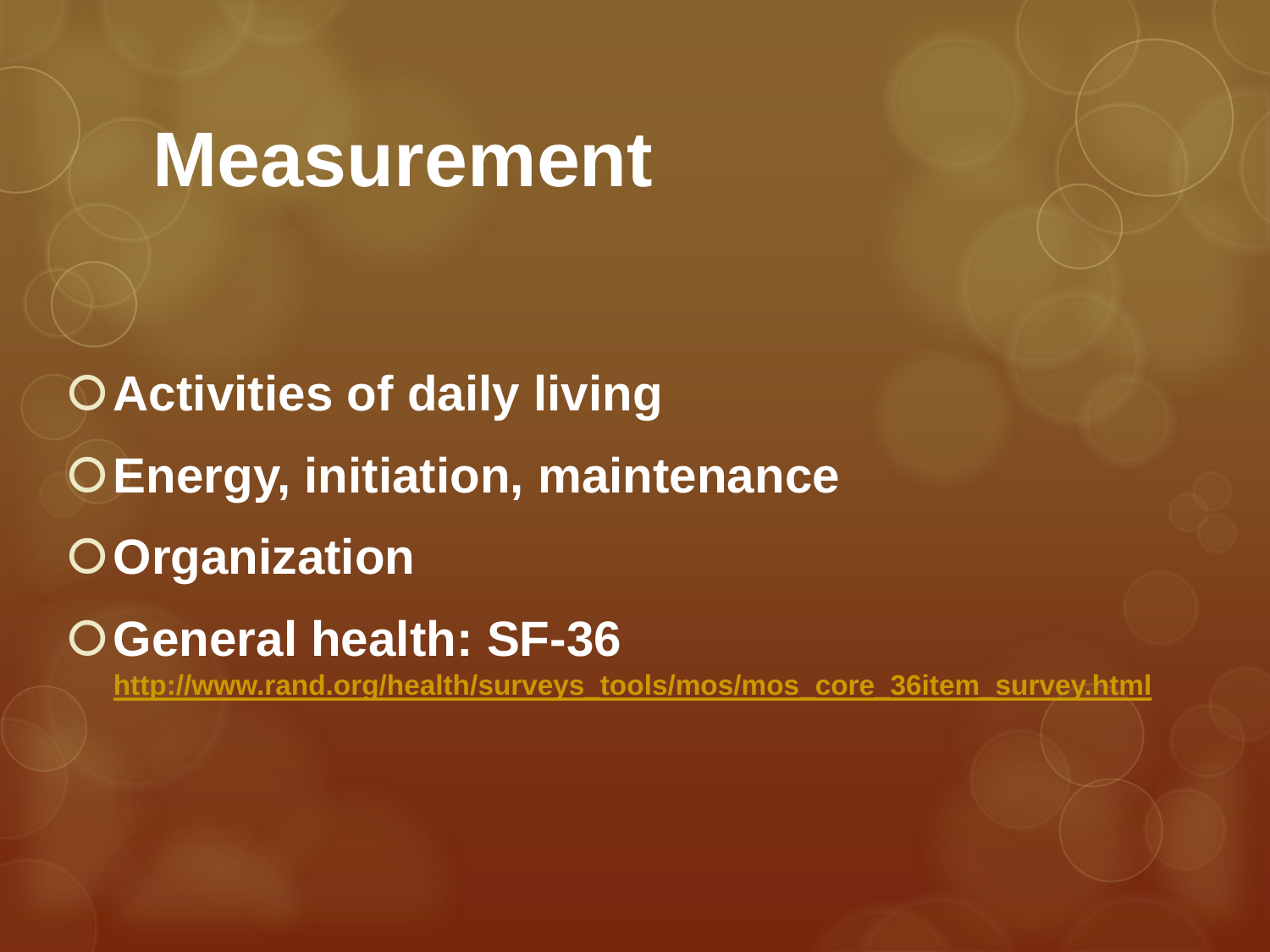## **Pain measurement**

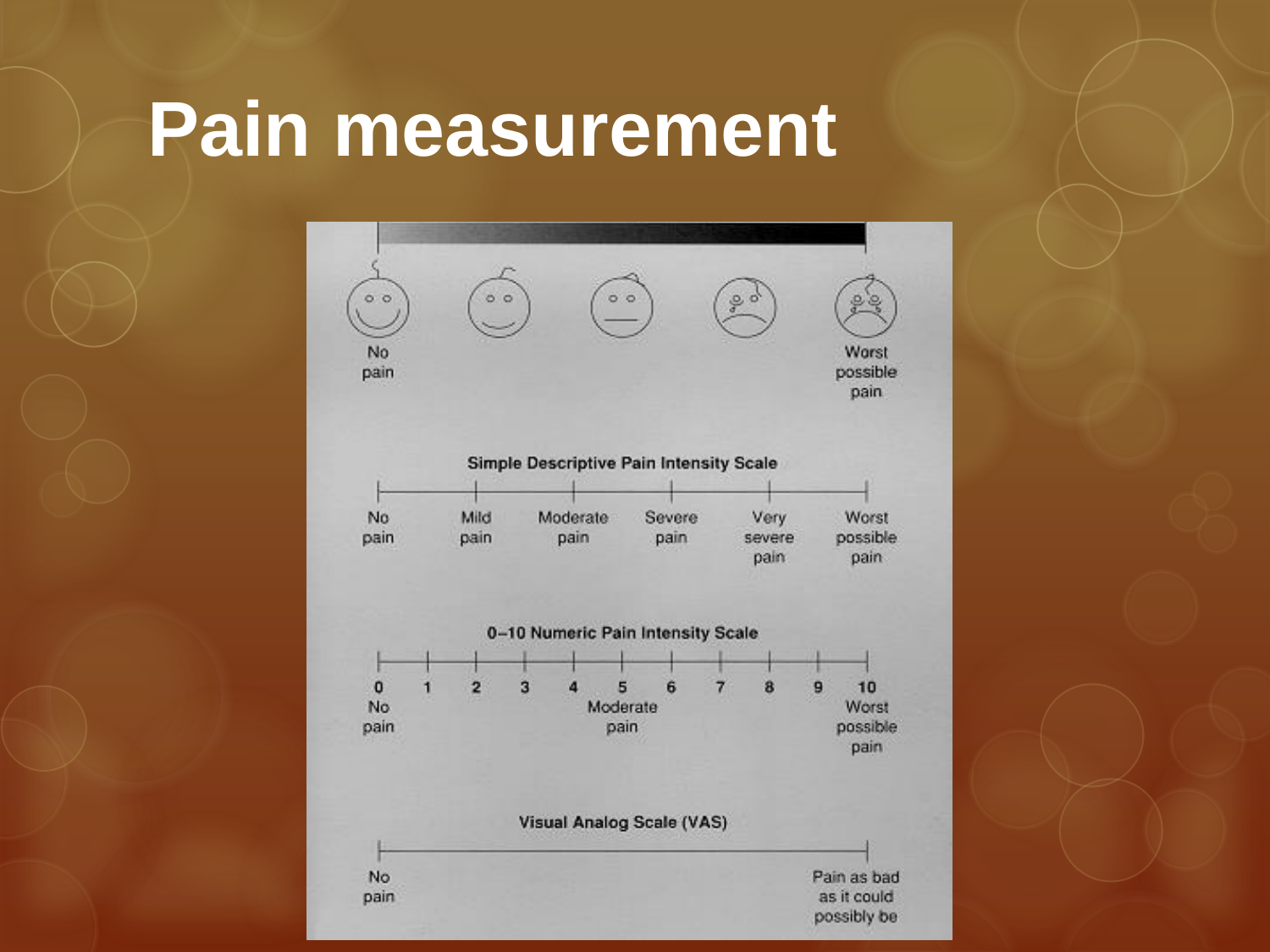## **Measurement**

**Depression > 2 weeks; vegetative symptoms ONot bereavement Adapt for sleep disorders, physical conditions, chronic pain Anxiety People with I/DD higher rate of being abused Degree of social exploration**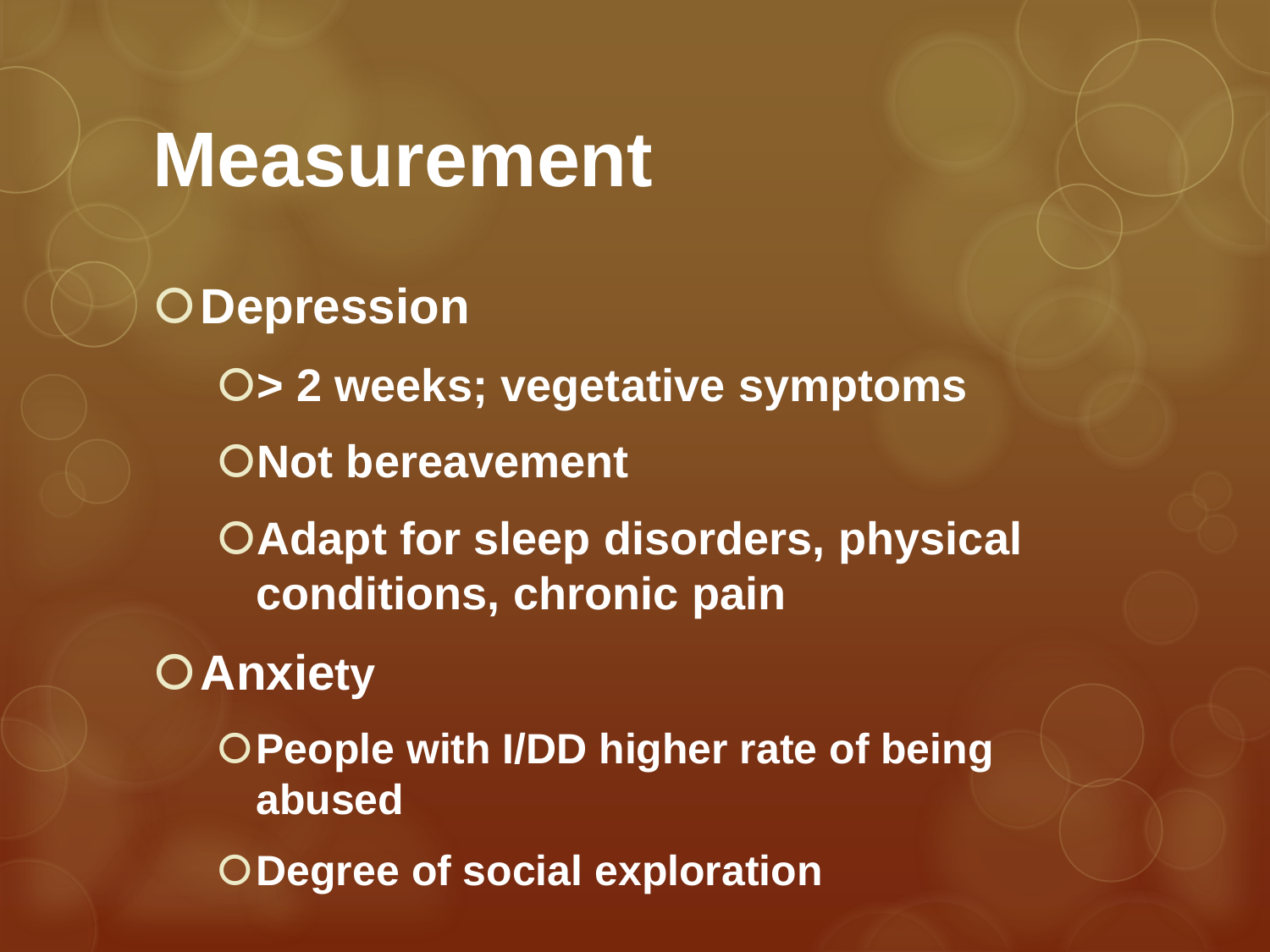# **Chronic illness**

**Coping with chronic conditions does not require condoning dependence Monitor for all aspects of function Involve person/guardian in best decision within values OReconsider treatment; purposes of treatment approach**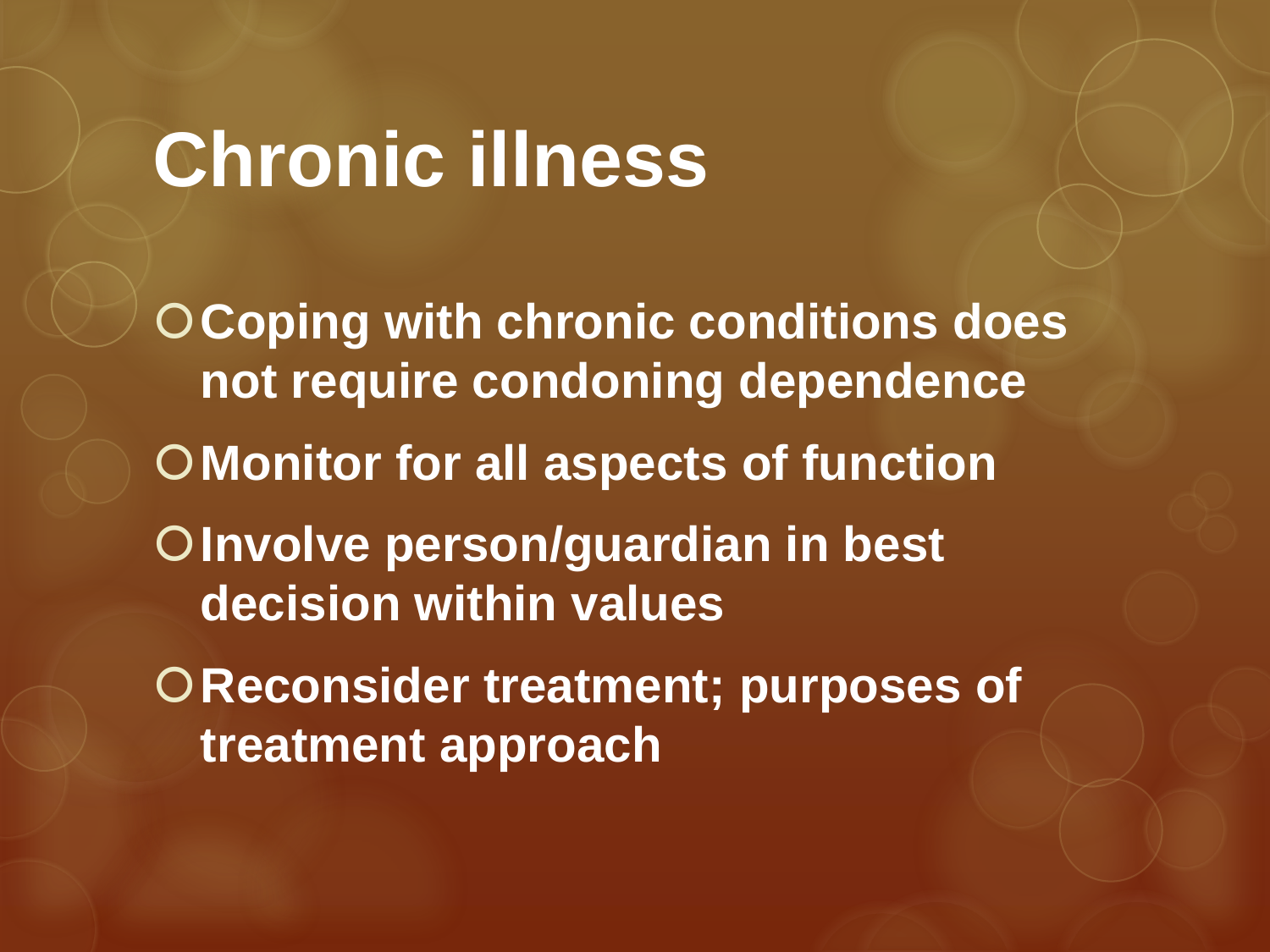